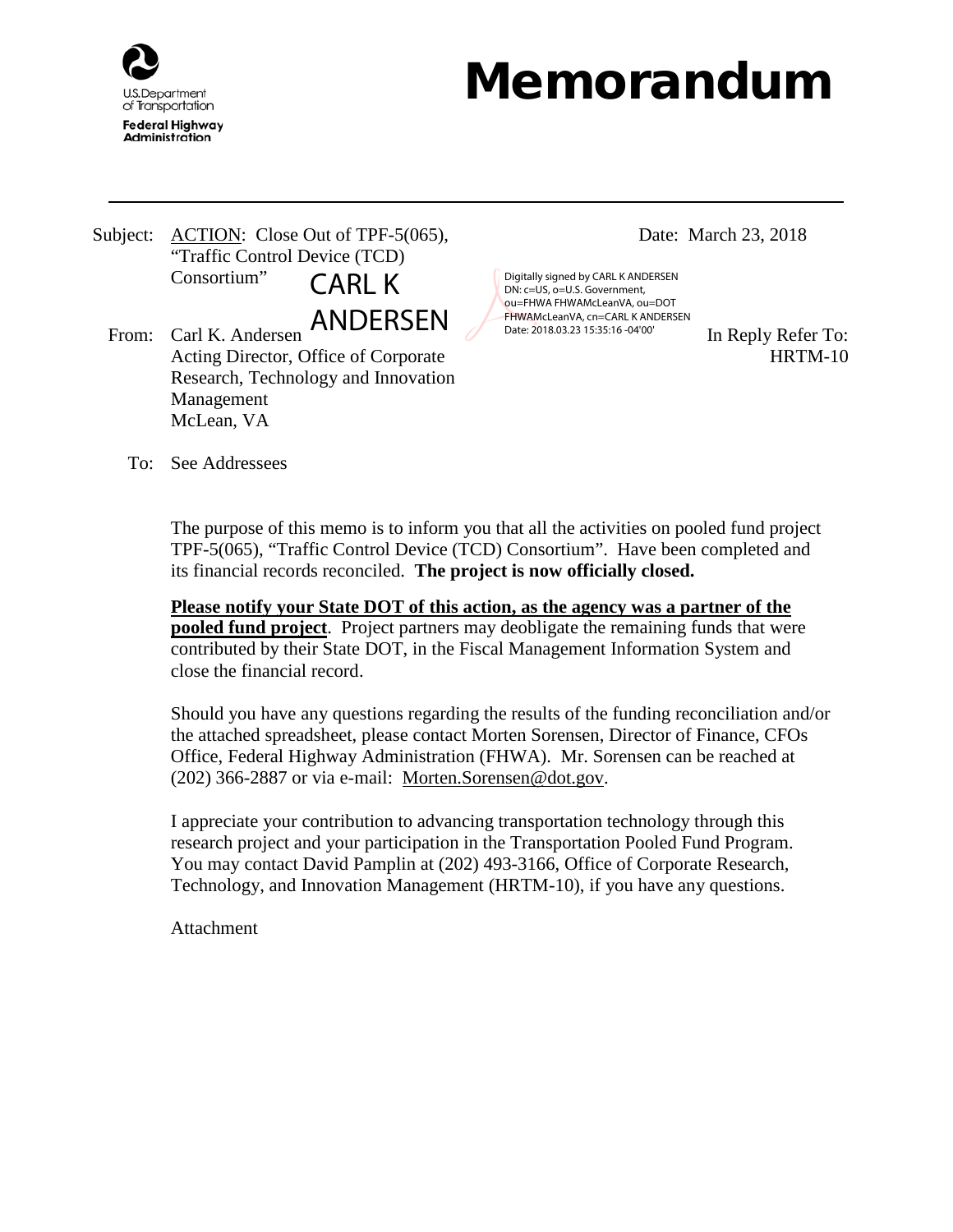Addressees

Vincent P. Mammano Division Administrator (HDA -CA) Sacramento, CA

James Christian Division Administrator (HDA -FL) Tallahassee, FL

Rodney N. Barry Division Administrator (HDA -GA) Atlanta, GA

Catherine Batey Division Administrator (HDA -IL) Springfield, IL

Karen Bobo Division Administrator (HDA -IA) Ames, IA

Richard Backlund Division Administrator (HDA -KS) Topeka, KS

Kevin W. Ward Division Administrator (HDA -MO) Jefferson City, MO

Andrew H. Hughes Division Administrator (HDA -MS) Jackson, MS

John F. Sullivan III Division Administrator (HDA -NC) Raleigh, NC

Joseph A. Werning Division Administrator (HDA -NE) Lincoln, NE

Patrick A. Bauer Division Administrator (HDA -NH) Concord, NH

Robert Clark Division Administrator (HDA -NJ) West Trenton, NJ